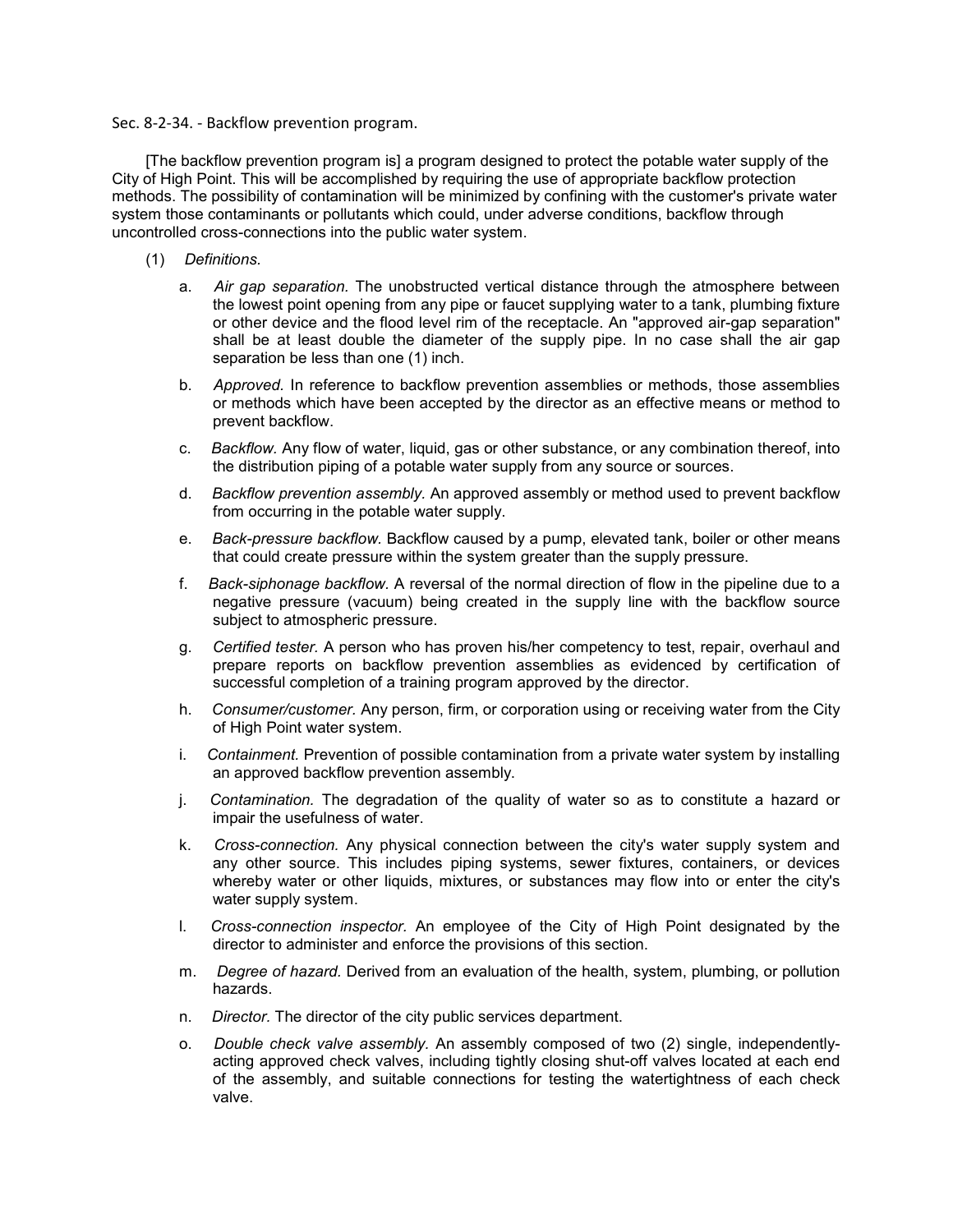- p. *Double check-detector check valve assembly.* An assembly composed of an approved double-check valve assembly with a bypass water meter and a meter-sized approved double-check valve device. The meter shall register accurately for very low flow rates and shall register all flow rates.
- q. *High hazard.* An actual or potential threat of contamination to the public water system or to a private water system to such a degree or intensity that there could be a danger to health.
- r. *Imminent hazard.* An actual threat of contamination that presents a danger to the public health with consequences of serious illness or death.
- s. *Moderate hazard.* One that presents foreseeable and significant potential for pollution, nuisance, aesthetically objectionable or other undesirable alterations of the drinking water supply.
- t. *Point of delivery.* The terminal end of a service connection from the public potable water system, i.e., where the director loses sole jurisdiction over the water; the point where water leaves the public water system and enters a private water system.
- u. *Potable water:* Water from any source which has been approved for human consumption by the appropriate agency of the State of North Carolina.
- v. *Private water system.* A system of pipes or other associated facilities that is not part of the city's public water system and is used to move or receive water, regardless of the source of water in such system.
- w. *Reduced pressure principle assembly.* An assembly containing within its structure a minimum of two (2) independently acting, approved check valves, together with an automatically operating pressure differential relief valve located between the check valves. The first check valve reduces the supply pressure a predetermined amount so that during normal flow and at cessation of normal flow, the pressure between the checks shall be less than the supply pressure. In case of leakage of either check valve, the differential relief valve, by discharge to the atmosphere, shall operate to maintain the pressure between the checks less than the supply pressure. The assembly must include properly located test cocks and tightly closing shut-off valves at each end of the assembly.
- x. *Reduced pressure principle-detector assembly.* An assembly composed of an approved reduced pressure principle backflow prevention assembly with a bypass water meter and a meter-sized approved reduced pressure principle device. The meter shall register accurately for very low flow rates and shall register all flow rates.
- y. *Water supply (approved).* Any public potable water supply which has been investigated and approved by the appropriate agency of the State of North Carolina. The system must be operating under a valid health permit.
- (2) *Elimination of cross-connections.*
	- a. No private water system may be connected in any manner to the public water system unless the requirements of this section and other applicable laws have been satisfied.
	- b. Only an approved device can be installed to meet the requirements of this section. The installation of any backflow prevention assembly which is not approved must be replaced with an approved backflow prevention assembly.
- (3) *Installation, testing and maintenance of backflow prevention assemblies.*
	- a. All backflow prevention assemblies shall be installed in accordance with the manufacturer's instructions and those furnished by the City of High Point. Only backflow preventers approved by the City of High Point shall be installed.
	- b. All backflow prevention assemblies required by this section must be installed and maintained on the customer's premises as part of the customer's water system.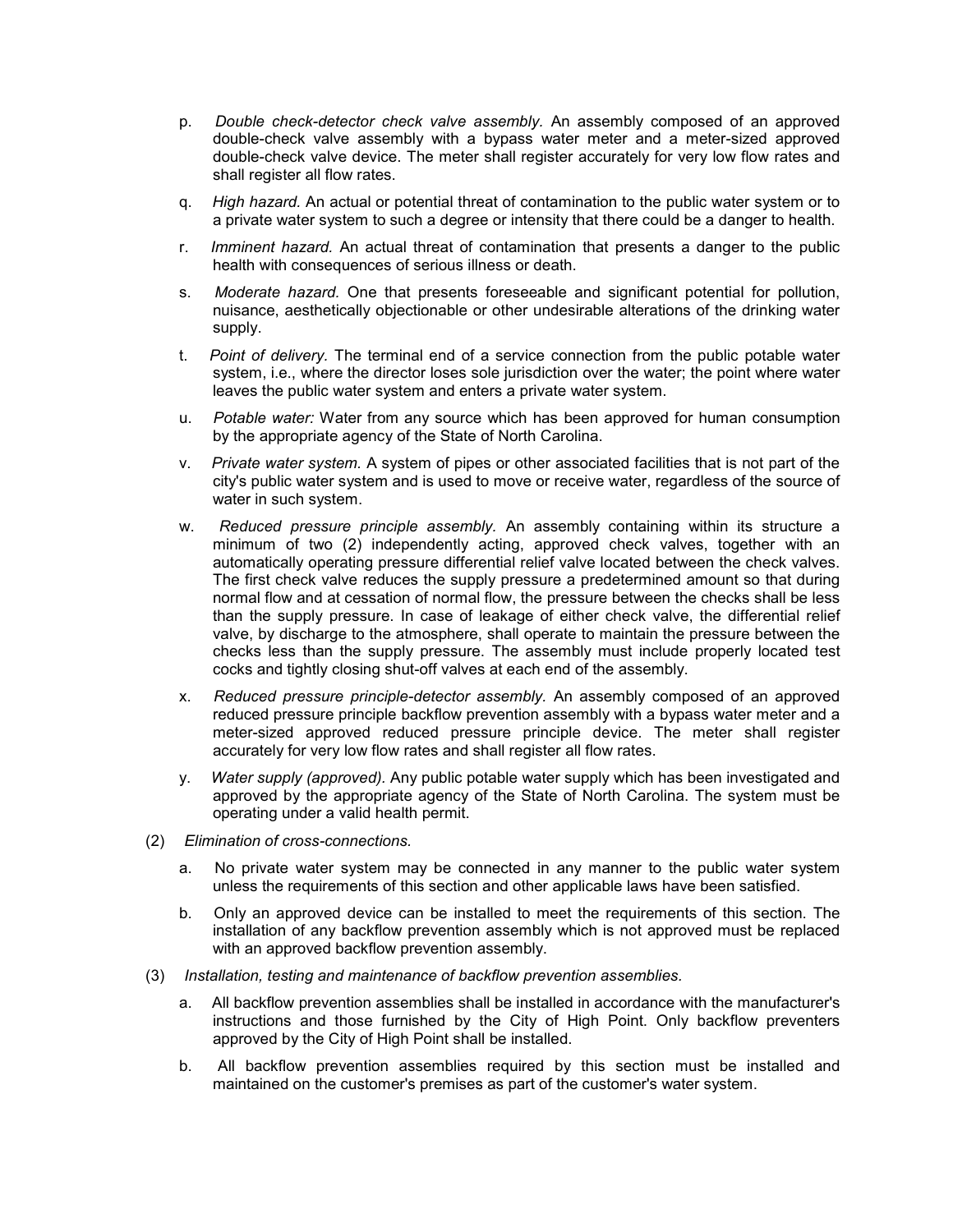- c. Ownership, testing and maintenance of the backflow prevention assembly will be the responsibility of the customer. Each assembly required in this ordinance must be functioning properly at all times.
- d. Testing of backflow prevention assemblies shall be conducted by a certified tester at the customer's expense. Tests shall be conducted upon installation and annually thereafter with a record of all testing and repairs retained by the customer. A copy of the certified record for each test or repair must be sent to the City of High Point by such customer within 30 days after the completion of each test or repair. Such records must be maintained on forms provided by the City of High Point.
- e. Each backflow prevention assembly required under this section must be accessible to the City of High Point.
- f. When it is not possible to interrupt water service, the customer shall provide for the parallel installation of an approved backflow prevention assembly. The director will not accept an unprotected bypass around a backflow preventer when the assembly is in need of testing, repair or replacement.
- g. Any time that repairs to backflow assemblies are deemed necessary, whether through annual testing or routine inspection by the owner or by the City of High Point, these repairs must be completed within a time specified in accordance with the degree of hazard. Repairs on a private water system considered to be an imminent hazard shall be completed within 24 hours, a high hazard shall be completed within 10 days, and all other repairs within 20 days for any other private water system. Failure to comply can result in termination of a customer's water service.
- h. Upon determination that a backflow prevention assembly is required to be installed on a customer's private water system, the customer will be notified in writing of the approved backflow prevention assembly which is required. On existing systems, the customer will have the following time periods within which to install the specified backflow prevention assembly.

*Days*

Air-gap separation ..... 30

Reduced pressure principle assembly  $(3/4"$ —2") ..... 30

Double check valve assembly (¾″—2″) ..... 30

Reduced pressure principle assembly (2½″ and larger) ..... 60

Double check valve assembly (2½″ and larger) ..... 60

Other approved backflow prevention assembly ..... 30

The director may require the installation of the required backflow prevention assembly immediately or within a shorter time period than specified above if he determines that any condition poses an unreasonable threat of contamination to the public water supply system. All devices required for new construction shall be installed prior to occupancy.

- i. All new construction plans and specifications shall be made available to the director for approval and to determine the degree of hazard.
- j. The director shall be notified by the customer when the nature of the use of property changes so as to change the hazard classification of the property if necessary.
- (4) *High hazard facilities and methods of correction.*
	- a. All high hazard facilities must have an approved reduced pressure principle assembly as a minimum containment device.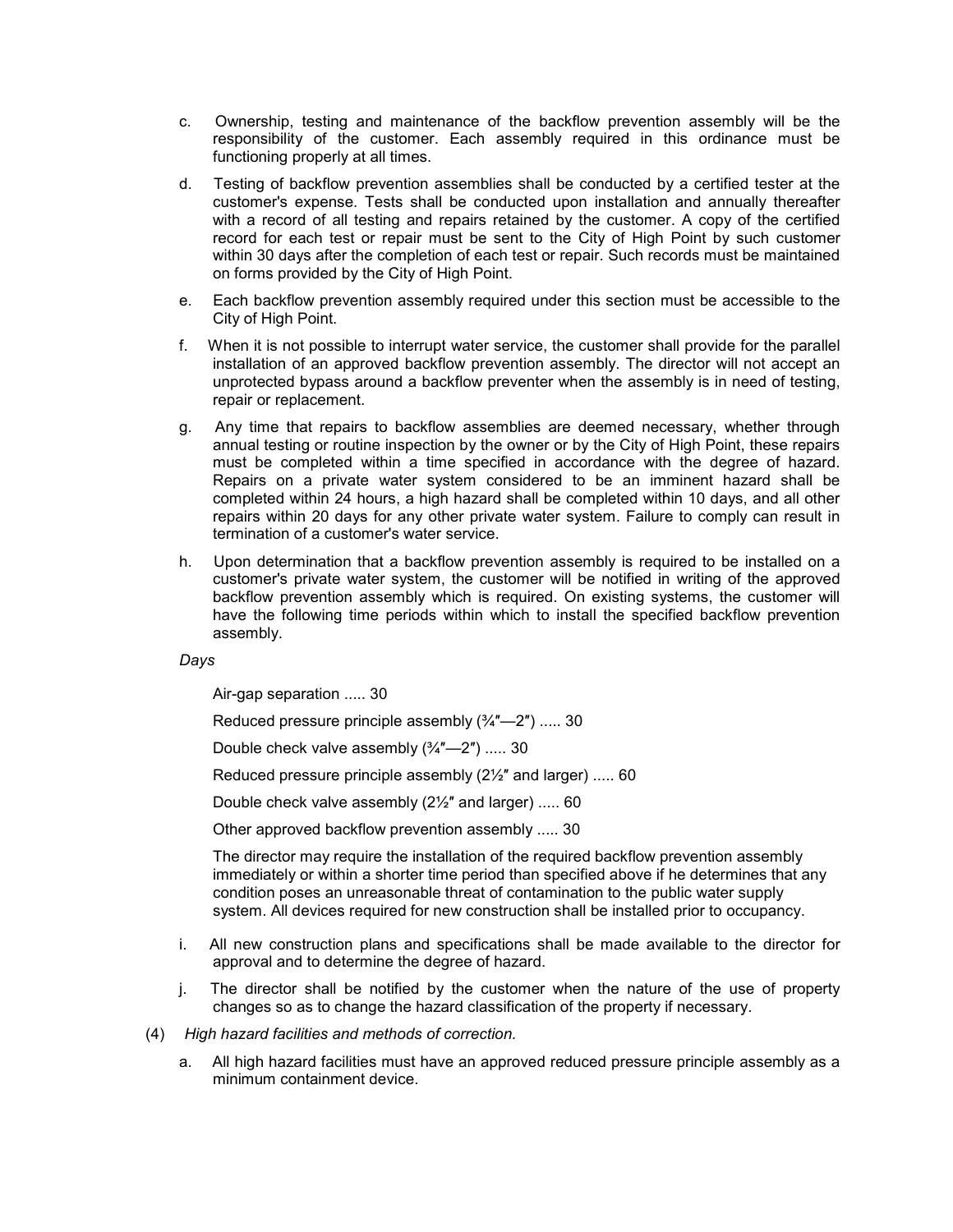- b. High hazard facilities include, but are not limited to: Any private water system used or designed for use with a booster pump or which may become pressurized for any reason to the extent that back pressure may occur; any private water system which contains water which has been or is being recirculated; a building with five (5) or more stories above ground level; brewery; car wash with recycling system; bottling plant; chemical plant; dentist's office; dry cleaning plant; fertilizer plant; film laboratory; fire sprinkler or standpipe system with chemical additives; hospital, clinic, medical building; irrigation system with chemical additives; laboratory; commercial laundry (except self-service laundry); metal processing plant; morgue or mortuary; nursing home; pharmaceutical plant; power plant; swimming pool; sewage treatment plant; tire manufacturer; veterinary hospital or clinic; restaurants; battery manufacturers; exterminators and lawn care companies; dairies; canneries; dye works; recycling facilities.
- c. If a cross-connection inspector does not have sufficient access to every portion of a private water system to permit the complete evaluation of the degree of hazard associated with such private water system, an approved reduced pressure principle assembly must be installed.
- (5) *Moderate hazard facilities and methods of correction.*
	- a. Moderate hazard facilities include, but are not limited to: Fire sprinkler systems without booster pump facilities or chemical additives; connections to tanks, lines and vessels that handle nontoxic substances; lawn sprinkler systems without chemical injection or booster pumps; all industrial and most commercial facilities not identified as high hazard facilities.
	- b. All moderate hazard facilities must have a double-check valve assembly as a minimum containment device.
- (6) *Lawn irrigation systems.*
	- a. All existing lawn irrigation systems must have a double-check valve assembly as a minimum containment device.
	- b. All proposed lawn irrigation systems will be served through a separate meter and must have a double-check valve assembly as a minimum containment device.
- (7) *Fire sprinkler systems.*
	- a. All unmetered fire sprinkler systems without booster facilities or chemical additives must have a double-check-detector check valve assembly as a minimum containment device.
	- b. All unmetered fire sprinkler systems with a booster facility or chemical additives must have a reduced-pressure principle-detector assembly as a minimum containment device.
- (8) *Imminent hazards.* If the director determines that a customer's private water system constitutes an imminent hazard, such customer shall install a backflow prevention assembly as may be specified by the director within 24 hours after notice of the director's determination. If the customer fails to take corrective measures in a timely manner or refuses to install the specified assembly, water service to the customer's private water system may be terminated. If the director is unable to give notice to such customer or his representative within 24 hours after the determination that an imminent hazard exists despite reasonable efforts to provide such notice, the director may terminate water service to the private water system until the specified corrected measures are taken. Upon correction of the existing problem and with the director's approval, water service will be continued.
- (9) *Right of entry.*
	- a. The director or his authorized agent shall have the right to enter any building, structure or premises during normal working hours to perform any duty imposed upon him by this section. Duties may include sampling and testing water, or inspections and observations of all piping systems connected to the public water supply. Prior notice will be given unless an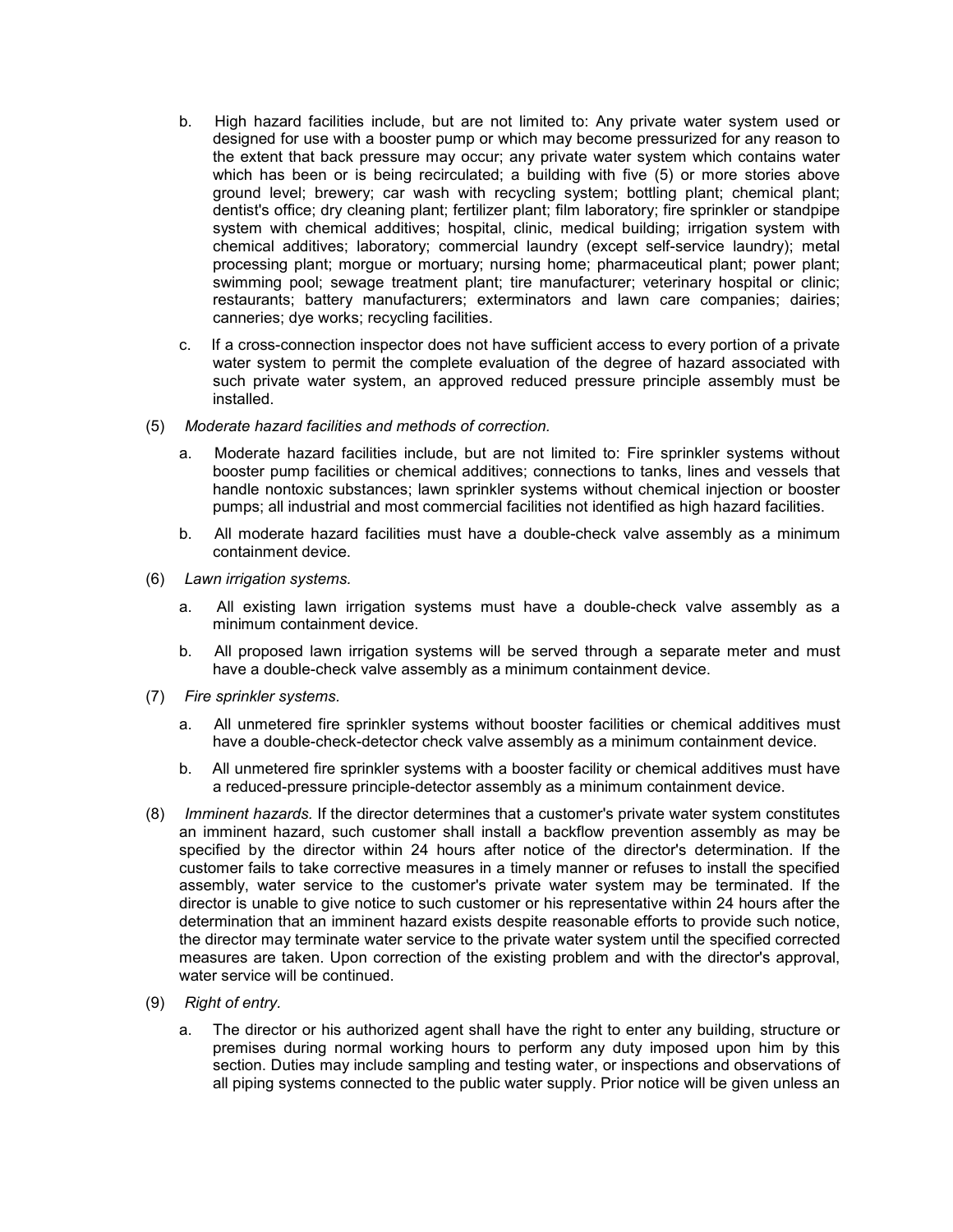imminent hazard has been reported. Refusal to allow entry for these purposes may result in termination of the water service.

- b. At the request of the director, the customer shall furnish any pertinent information regarding the piping system and chemical storage on such property where cross-connections are deemed possible.
- (10) *Responsibility of customer.*
	- a. The customer shall be responsible for the elimination of or protection against all crossconnections on his premises.
	- b. The customer shall maintain any backflow prevention assembly within his premise in good operating condition. The customer shall correct any malfunction of the backflow preventer which is revealed by periodic testing.
	- c. The customer shall be responsible for the payment of all fees for annual testing, retesting in the case that the assembly fails to operate correctly, and repairs.
	- d. A customer must immediately notify the City of High Point if the customer has reason to believe that backflow has occurred from the customer's private water system.
- (11) *Unapproved source of supply.*
	- a. No person shall connect or cause to be connected any supply of water not approved by the State of North Carolina to the public water supply system.
	- b. Where a connection to a city water line is made, and the property owner continues to have a well or other source of water, it shall be unlawful for the plumbing servicing any building upon such property to be so connected that any water outlet within the building may be served with water from any source other than the city connection, and it shall also be unlawful to have plumbing cross-connected or so installed that water from the city water system or the private water system may in any way become intermingled.
- (12) *Violations.*
	- a. A written notice of violation shall be given to any person who is determined to be in violation of any provision of this section.
	- b. Such notice shall set forth the violation and the time period within which the violation must be corrected. The violation must be corrected within a reasonable time, as specified in the notice, not to exceed 30 days from receipt of the notice. If the director determines that the violation is occurring on a customer's private water system and that such violation has created or contributed to the existence of an imminent hazard, the customer may be required to correct the violation immediately.
	- c. Water service may be terminated to a customer if the customer fails to correct a violation or to pay any civil penalty or expense assessed under this section. Termination of water service will be without prejudice to the city's ability to assert any other remedy available to the city against the customer or any other person responsible for the violation.
	- d. The violation of any provision of this section shall subject the violator to a civil penalty. Each subsequent day that a violation listed in subsections (12)d.1. through 4. continues shall constitute a separate and distinct offense according to the following schedule:
		- 1. Unprotected cross-connection involving a private water system which is an imminent hazard, per day ..... \$1,000.00
		- 2. Unprotected cross-connection involving a private water system which is a high hazard, per day ..... 750.00
		- 3. Unprotected cross-connection involving a private water system which is a moderate hazard, per day ..... 500.00